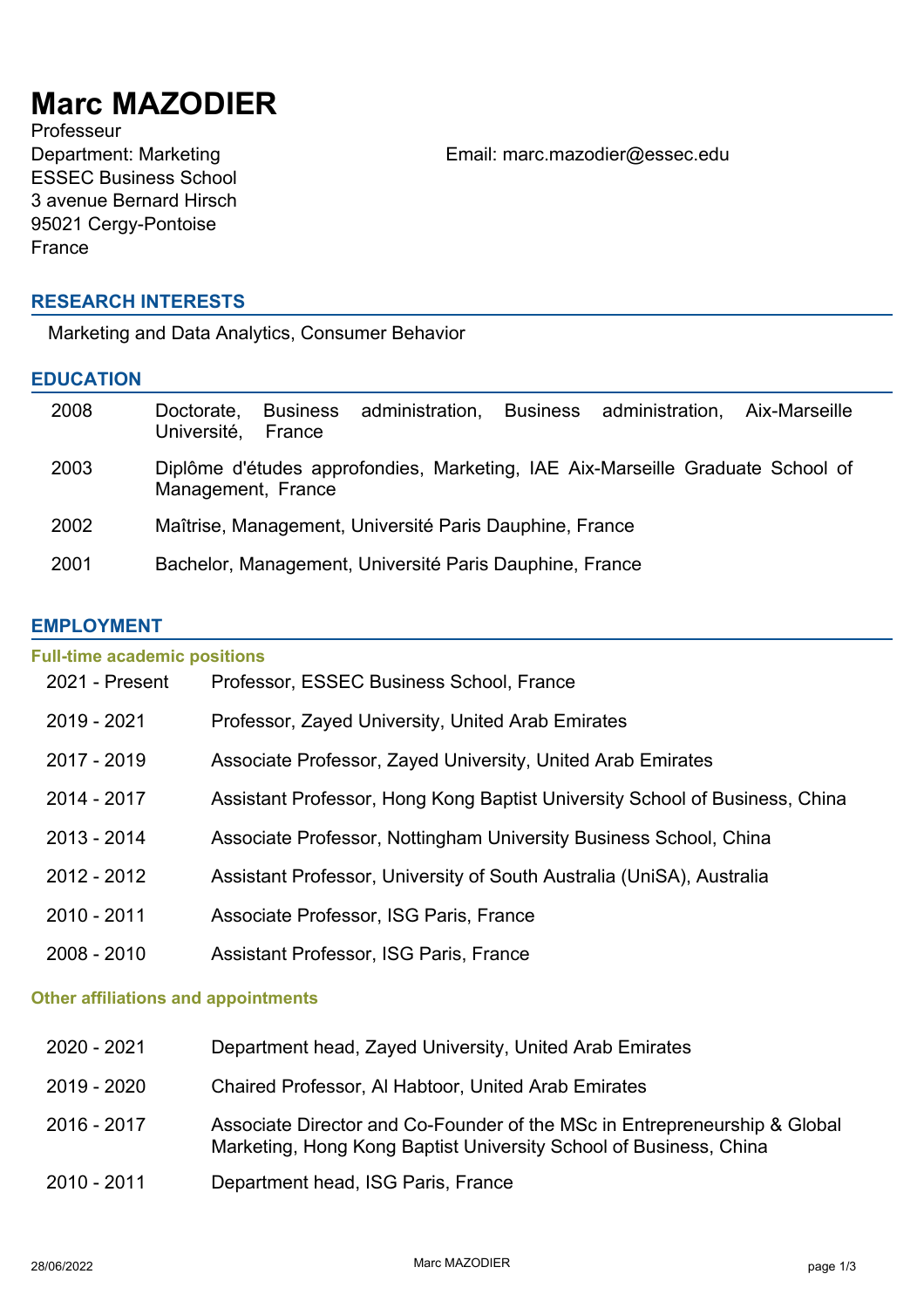#### **Awards and Honors**

2020 2020 AMA SportSIG paper of the year

2019 2019 AMA SportSIG paper of the year

#### **PUBLICATIONS**

#### **Journal Articles**

MARC MAZODIER, M.M., CARRILLAT, F., PLEWA, C. and SHERMAN, C. (2020). Can Donations Be Too Little or Too Much? *European Journal of Marketing*, 55(1), pp. 271-296.

MARC MAZODIER, M.M., HENDERSON, C. and SUNDAR, A. (2019). The Color of Support: The Effect of Sponsor–Team Visual Congruence on Sponsorship Performance. *Journal of Marketing*, 83(3), pp. 50-71.

MARC MAZODIER, M.M., HENDERSON, C. and BECK, J. (2018). The Long Reach of Sponsorship: How Fan Isolation and Identification Jointly Shape Sponsorship Performance. *Journal of Marketing*, 82(6), pp. 28-48.

MARC MAZODIER, M.M., CORSI, A.M. and QUESTER, P.G. (2018). Advertisement Typicality: A Longitudinal Experiment – Can Sponsors Transfer the Image Of a Sporting Event to Their Brand? *Journal of Advertising Research*, 58(3), pp. 268-281.

MARC MAZODIER, M.M., TRENDEL, O. and VOHS, K. (2018). Making Warnings About Misleading Advertising and Product Recalls More Effective: An Implicit Attitude Perspective. *Journal of Marketing Research*, 55(2), pp. 265-276.

MARC MAZODIER, M.M., CARRILLAT, F., PLEWA, C. and QUESTER, P. (2016). Which Sport Sponsorships Most Impact Sponsor CSR Image? *European Journal of Marketing*, 50(5/6), pp. 796- 815.

MARC MAZODIER, M.M., PRENDERGAST, G. and PALIWAL, A. (2016). The Hidden Factors Behind Sponsorship and Image Transfer: Considerations for Bilateral Image Transfer Among Sponsors and Events. *Journal of Advertising Research*, pp. 132-135.

MARC MAZODIER, M.M. and LEE, R. (2015). The Roles of Ethnocentrism, Animosity, and Cosmopolitanism in Sponsorship Effects: A Latent Growth Modeling Approach. *European Journal of Marketing*, 49(5/6), pp. 919-942.

MARC MAZODIER, M.M. and QUESTER, P.G. (2014). The Role of Sponsorship Fit for Changing Brand Affect: A Latent Growth Modeling Approach. *International Journal of Research in Marketing*, 31(1).

MARC MAZODIER, M.M. and QUESTER, P.G. (2014). Comment: Leveraging Sport Events over Time: a Comparison of Sponsorship and Sport Event Advertising. *International Journal of Research in Marketing*, 31(1), pp. 33-34.

MARC MAZODIER, M.M. and MERUNKA, D. (2014). Beyond Brand Attitude: Individual Drivers of Purchase for Co-Branded Products. *Journal of Business Research*, 67(7), pp. 1552-1558.

QUESTER, P.G., PLEWA, C., PALMER, K. and MARC MAZODIER, M.M. (2013). Determinants of the Community-based Sponsorship Impact on Self-Congruity. *Psychology and Marketing*, 30(11), pp. 996-1007.